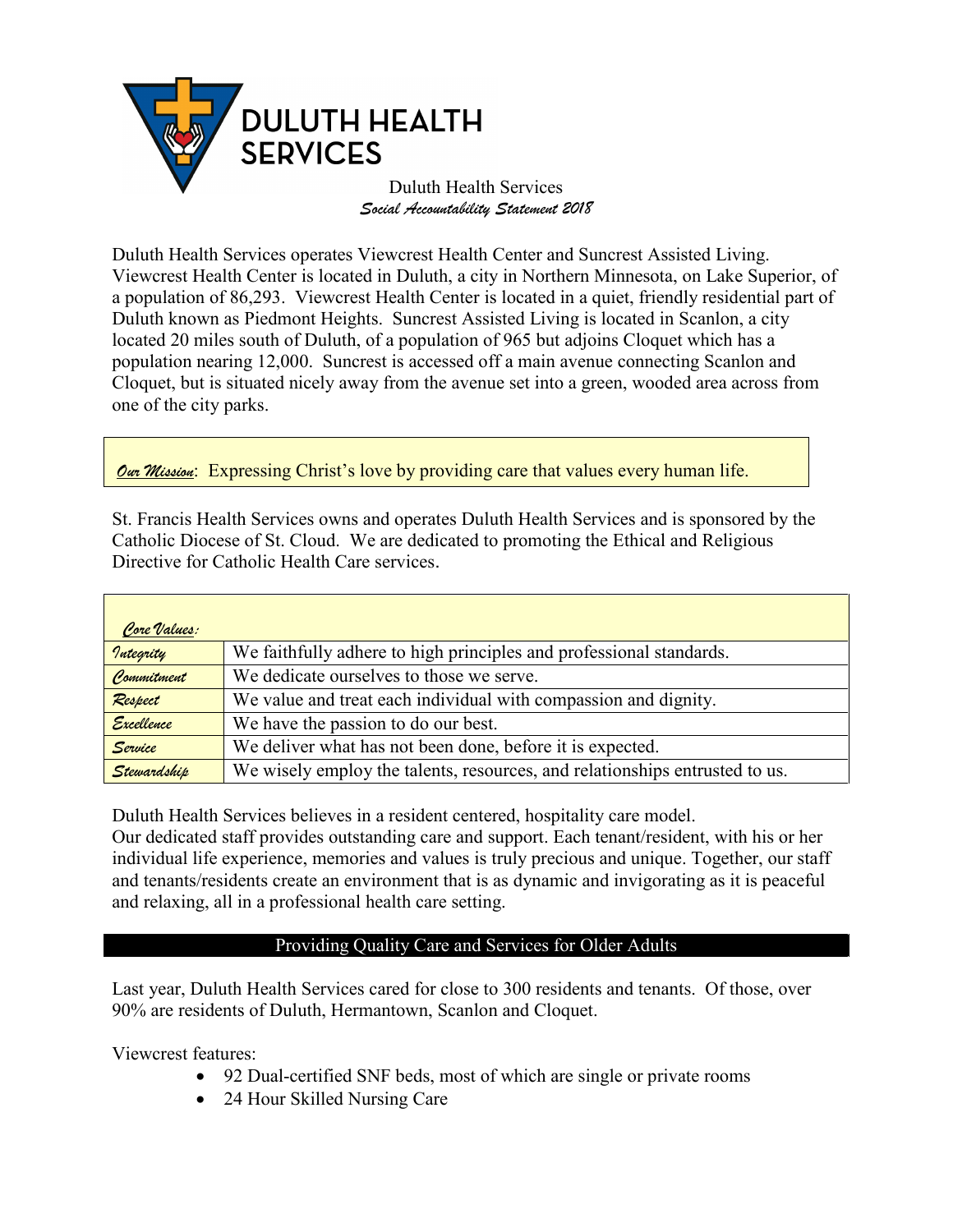- Physical, Occupational, and Speech Therapy
- Short stay physical and nursing rehabilitation
- Long term care
- Ostomy, wound and IV therapies
- Social Services
- Spiritual Care
- Social events and entertainment
- Beauty and barber services
- Restaurant style dining

Viewcrest offers many social opportunities including:

- Cooking Group
- Voting
- Fishing outings
- One To One Visits
- Men's Group
- Summer Carnival
- Mother's Day Tea
- Father's Day BBQ
- Snow day
- Holiday Celebrations
- Tea Party
- Nail Care
- Politician Visits
- Picnics
- Bingo
- Music activities
- Ice cream Socials
- Exercise Groups
- Birthday Parties
- Painting Classes
- Craft Groups
- Lunch, shopping, casino and other outings
- Library Services
- Card Club
- Bowling
- Scrapbooking
- Gardening
- Baseball games
- Resident Activity Healthy Brain Trivia Games
- Computer assistance
- Wii Games

Viewcrest offers services and programs to assist older adults and family members in the community by providing:

- Outpatient Therapy Services
- Volunteer opportunities
- Training at local schools and universities
- Community Group meeting room

Suncrest features:

- 45 spacious unit on 2 floors with unique atrium in the center of the building
- 24 hour onsite staff
- 3 nutritious meals
- Variety of assisted living services accommodating needs and preferences
- Music and interactive activities each month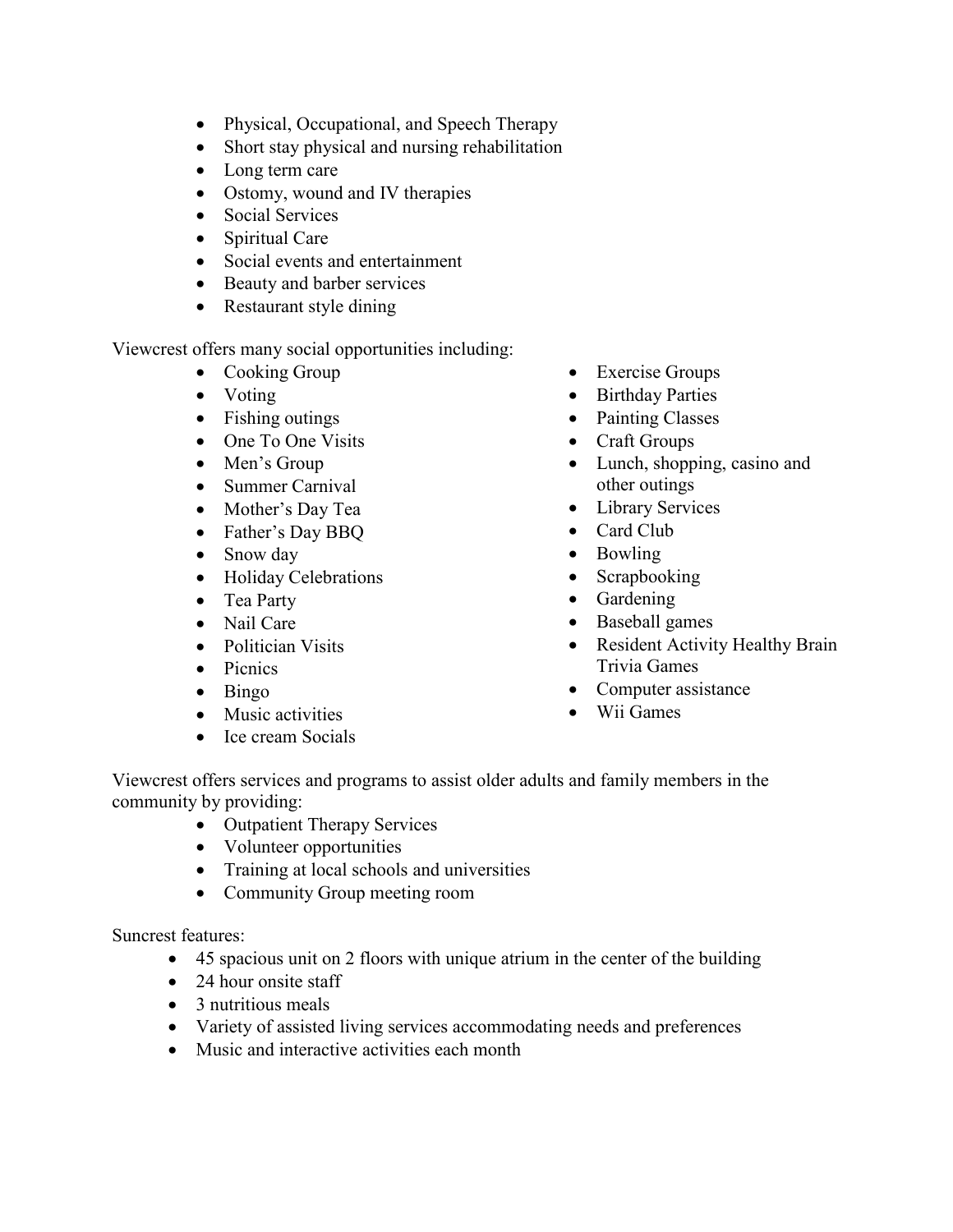#### Recognizing Spiritual Needs and Individuality

Spiritual care is an integral part of care at Duluth Health Services. In addition to our pastoral care staff, Viewcrest partners with the following:

- St. Lawrence Catholic Church
- Gospel Tabernacle
- Christ Lutheran Church
- Hillside United Methodist Church
- Mt. of Olives Baptist Church
- First Covenant Church
- New Life Covenant
- Proctor Lutheran Church
- Salem Lutheran Church

Spiritual services offered to residents and tenants include:

- Bible study
- Grief support group and/or individual support
- Church services and nondenominational services

## Providing Access to Educational Opportunities

Duluth Health Services believes providing opportunities to further education and learn new information and skills are essential to providing quality, comprehensive, and holistic resident care.

Last year, Duluth Health Services granted  $\frac{1}{2}$  in scholarships to employees.

Viewcrest also provides on-site clinical training for Nurse and Nursing Assistant students.

## Helping Community Members in Need

Duluth Health Services believes in a resident centered, hospitality care model. Our focus and commitment is to continue to serve the health care demands and lifestyles of today's older adults with compassion and excellence.

An example of this commitment to excellence is the implementation of the "Nursing Facility Performance-Based Incentive Payment Program" (PIPP) grant awarded by the MN Department of Human Services (DHS). The funds of the grant will be used for a project entitled: "Nutritional and optimal Weight (NOW) Project".

The NOW Project will provide Duluth Health Services with additional resources to make positive system improvements to support good nutritional outcomes for individuals receiving services, focusing on each individual's preferences and needs. A big component will be implementing the Kind Dining program to improve dining room service. We hope to create an optimal environment in which food can be enjoyed.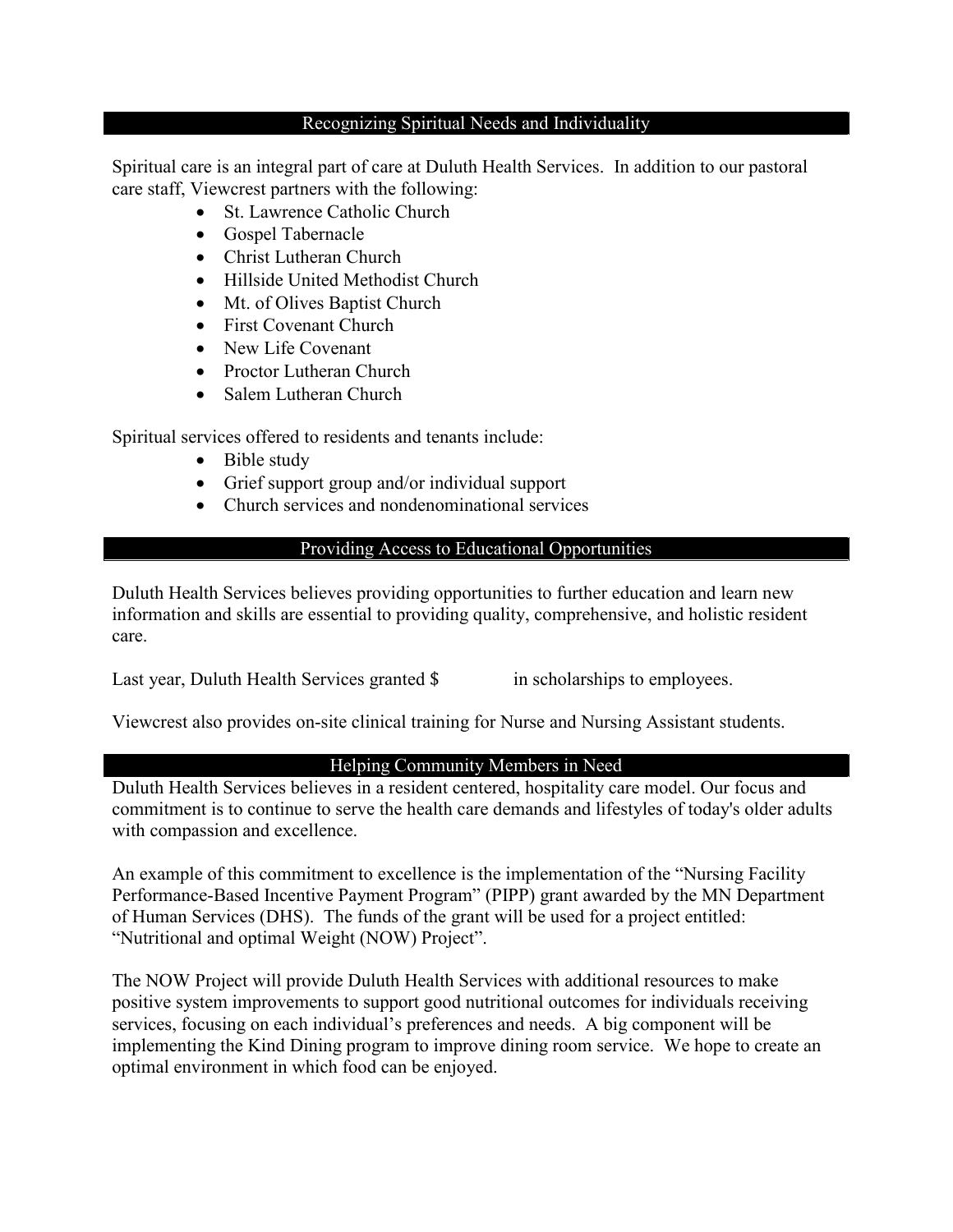Over the next two years, Duluth Health Services will work collaboratively with related SFHS long term care centers to improve the overall dining experience and the nutritional status of individuals receiving services. The NOW Project is a result of SFHS's long term care collaborative being awarded a Minnesota Nursing Facility Performance-based Incentive Payment Program (PIPP) grant by the Minnesota Department of Human Services (DHS). Implementation of the NOW Project began January 1, 2019 and will continue through December 31, 2020. The goal is to reduce the number of residents experiencing unexplained weight loss, increase resident and family food satisfaction, improve resident's overall nutritional status, and to allow individuals receiving services to achieve optimal health, functioning, and wellbeing.

Duluth Health Services was awarded another PIPP grant in 2019. This grant is entitled: Resident Ambulation Mobility Program (RAMP) project. The goal of this project is to increase ambulation and range of motion to our residents. This will be accomplished by focusing on restorative nursing programs for our residents including a "walk to dine" program.

Implementation of the RAMP Project will begin January 1, 2020 at Duluth Health Services and will continue through December 31, 2020.

Community Training

- 1. Training at the St. Louis County Social Services Convention
- 2. Training at the Duluth Senior Expo

### Serving as Active Community Members

Employees, board members and residents of Viewcrest are active in the community, participating in organizations such as:

- Food Drives
- School Supply Drive
- Salvation Army Toy Drive
- Head of Lake Activity Directors
- Aging Network Group
- Cub Scouts
- MNDONA

### Volunteerism

Many volunteers, including 75-100 volunteers from area churches (laity as well as pastors) donate their time to Viewcrest Health Center in various spiritual and social ways:

- Provide church services
- Pastoral care and grief support
- Sacraments
- Prayer -One To One and in groups
- One-on-one for reminiscing/sitting outside
- Assisting on Clinic Appointments
- Bell Choir music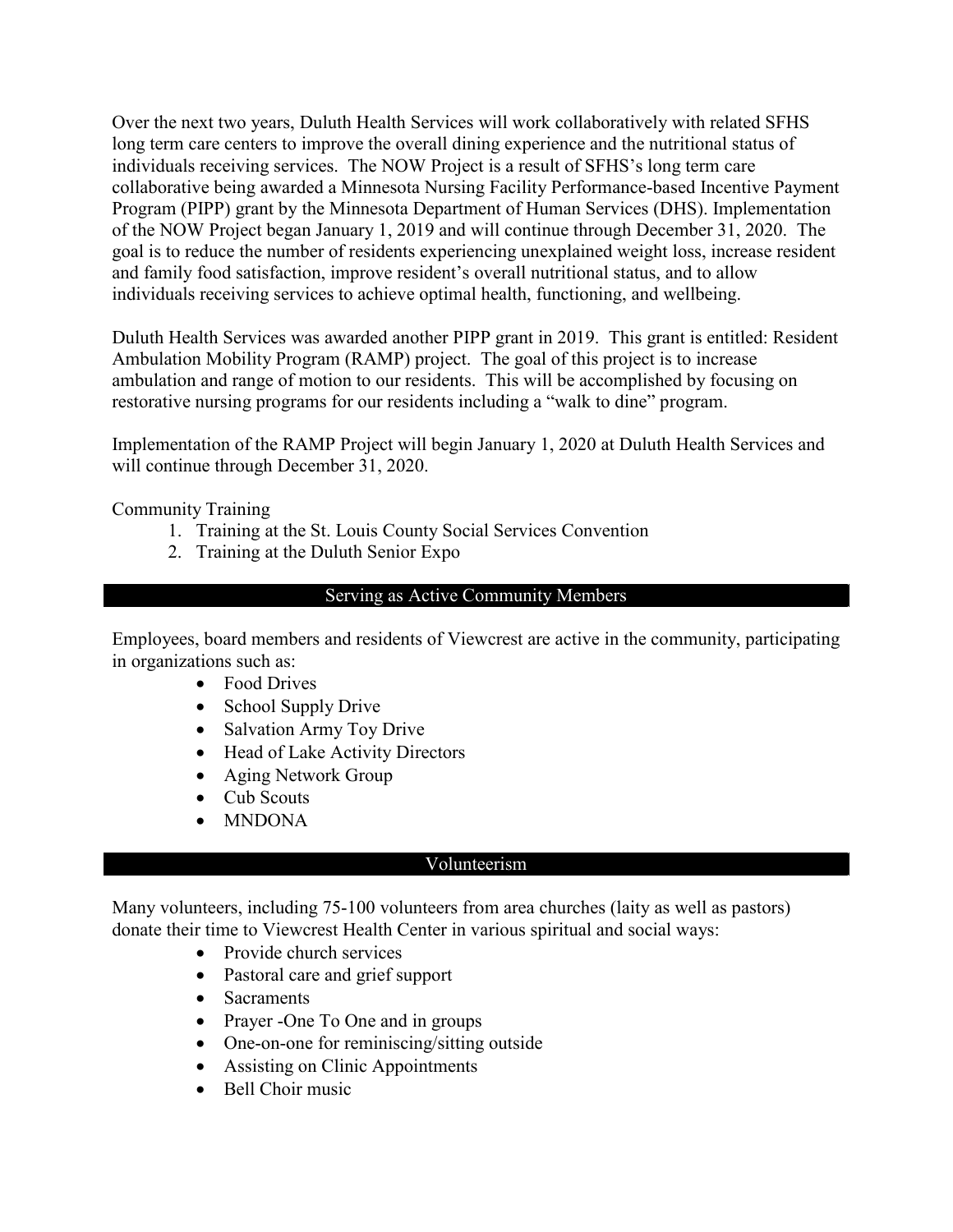- Coffee and social activities by church groups
- Assistance during Bingo, other activities
- Play piano
- Pass out calendars
- Serve on our Auxiliary

### Promoting Economic Development

Viewcrest Health Center spends approximately \$12 million in local business' products and services. Local businesses Viewcrest purchased from last year include:

- Comfort Systems
- Carlson Florist
- Duluth Area Chamber of Commerce
- Daugherty Hardware
- DSC Communications Inc.
- Duluth Plumbing Supplies
- Duluth News Tribune
- Duluth Lions Club
- ESC Systems
- Engwall Florists
- E-Z Storage Co.
- Evergreen Lawn Service
- U.S. Bank
- Fond Du Lac Tribal & Community College
- Guardian Pest Control
- Great Lakes Alarm
- Gartner Refrigeration
- St Louis Co. Social **Services**
- Norm Johnson Plumbing
- Jayen Communications Inc.
- Minnesota Power
- Michael's
- Midwest Medical Equipment
- Northern Lights Transportation
- Northern MN/WI area clerk of courts
- Super One Foods
- St Mary's Medical Center
- Twin Ports Paper & Supply
- Northland Fire & Safety
- Olive Garden
- AICHO
- ALI MED
- Upper Lakes Foods Inc.
- United Way of Duluth
- UDAC
- World of Fish
- Karin Johnson Aquarium
- Willman Service Inc.
- Health Med Group
- Big Daddy's
- Sammy's
- St. Mary's Hospital
- Highland Signs
- HUNT electric
- Central Sales Warehouse
- Twin Ports Low Vision Specialist
- Blackwood's
- A-1 Disposal
- RCB Collections
- SMDC Hospice St. Luke's Clinics
- M.C. Roofing
- Doucette's Party & Tent
- Yax Technologies Inc.
- SMDC Health System
- East End Hardware
- Green Mill
- Shopko
- Walmart
- Target
- Freedom Transportation
- Fitger's-on-the-Lake
- Arrowhead Springs Inc
- Duluth Sheet Metal
- World Market
- Andren's Inc
- Duluth Senior Expo
- B&B Associates
- Peterson Anderson Flowers
- Downtown Computers
- Piedmont BP
- Tars & Stripes
- Northland Appliance **Services**
- Sara's Table, Chester Creek Café
- Famous Dave's
- Piedmont Heights Dental
- Hearing Associates
- Johnson Wilson Construction
- Underground Aquatics
- Ace Hardware
- Great Lakes Electrical
- Erbert's & Gerbert's
- Northland Billing
- St. Louis County Auditors
- Best Buy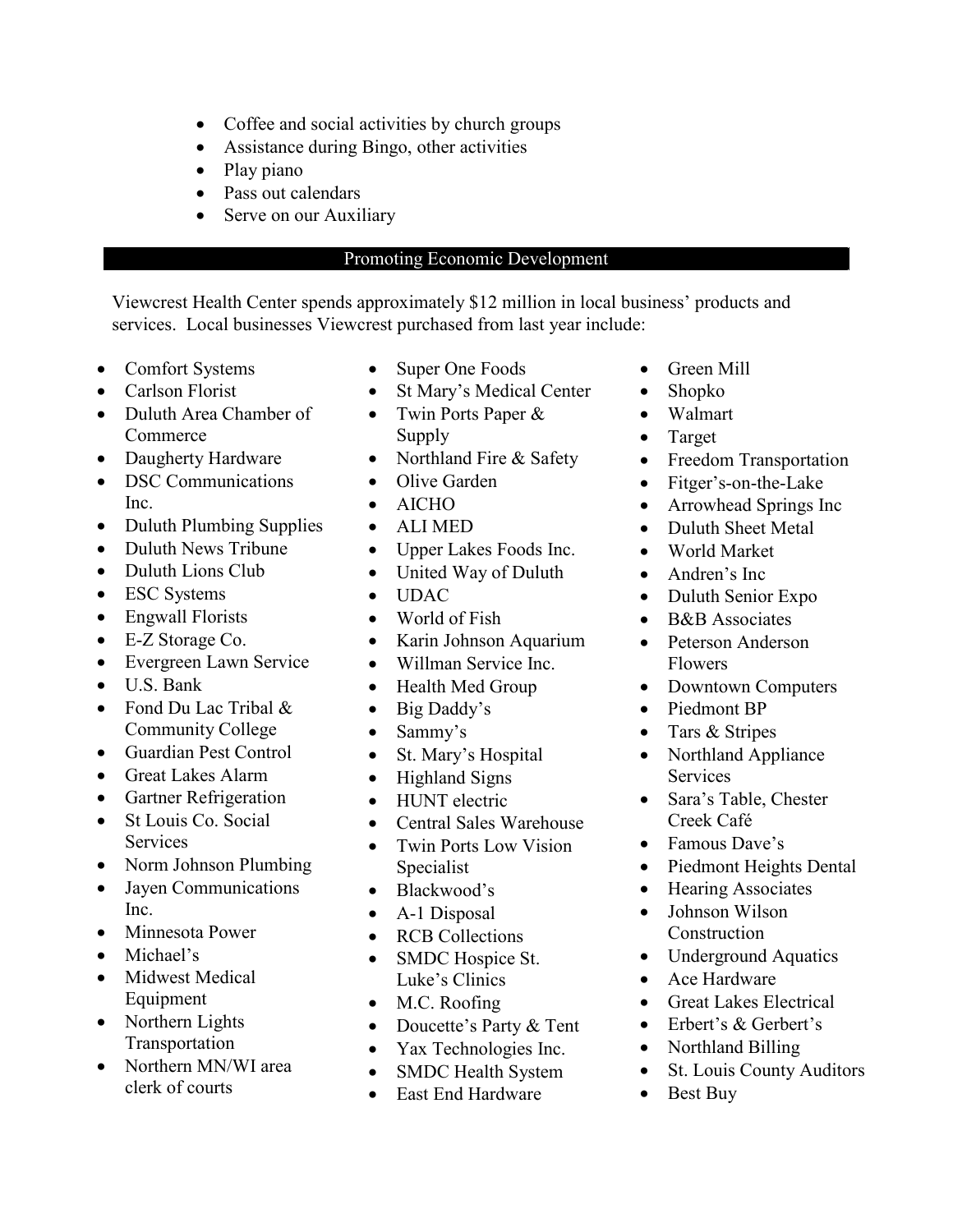- Northern Graphics
- Perkins
- Pizza Hut
- Roto Rooter Sewer **Services**
- Restaurant 301
- Sell Hardware Inc
- Superior Print
- SMDC Clinical Labs
- Sherwin-Williams Co
- St Luke's Hospital
- Stout Mechanical Inc
- Jamar
- Northern Access
- Essentia Health
- Northwest Respiratory
- A.G. O'Brien Plumbing and Heating
- American Indian Community Housing Organization
- College of St. Scholastica
- Jimmy John's
- Benson Electric
- Sinott Blacktop
- Caldwell Plumbing & Heating
- Lundeen Productions
- Arrowhead Radio & Security
- KFC
- Subway
- Cub Foods
- Johnson, Killen & Seiler
- Johnson's Bakery
- Sears
- Meadowlark Florist
- Morin's Siding and Window
- Shel/Don Reprod. Co
- U.F.C.W. Local
- Northern Business Products
- Piedmont Liquor

There are 125 employees working for Viewcrest. Approximately 100 of these employees live in the Duluth, Superior, Proctor and Hermantown areas.

Each year, Viewcrest pays more than \$6.5 million in wages and benefits to employees.